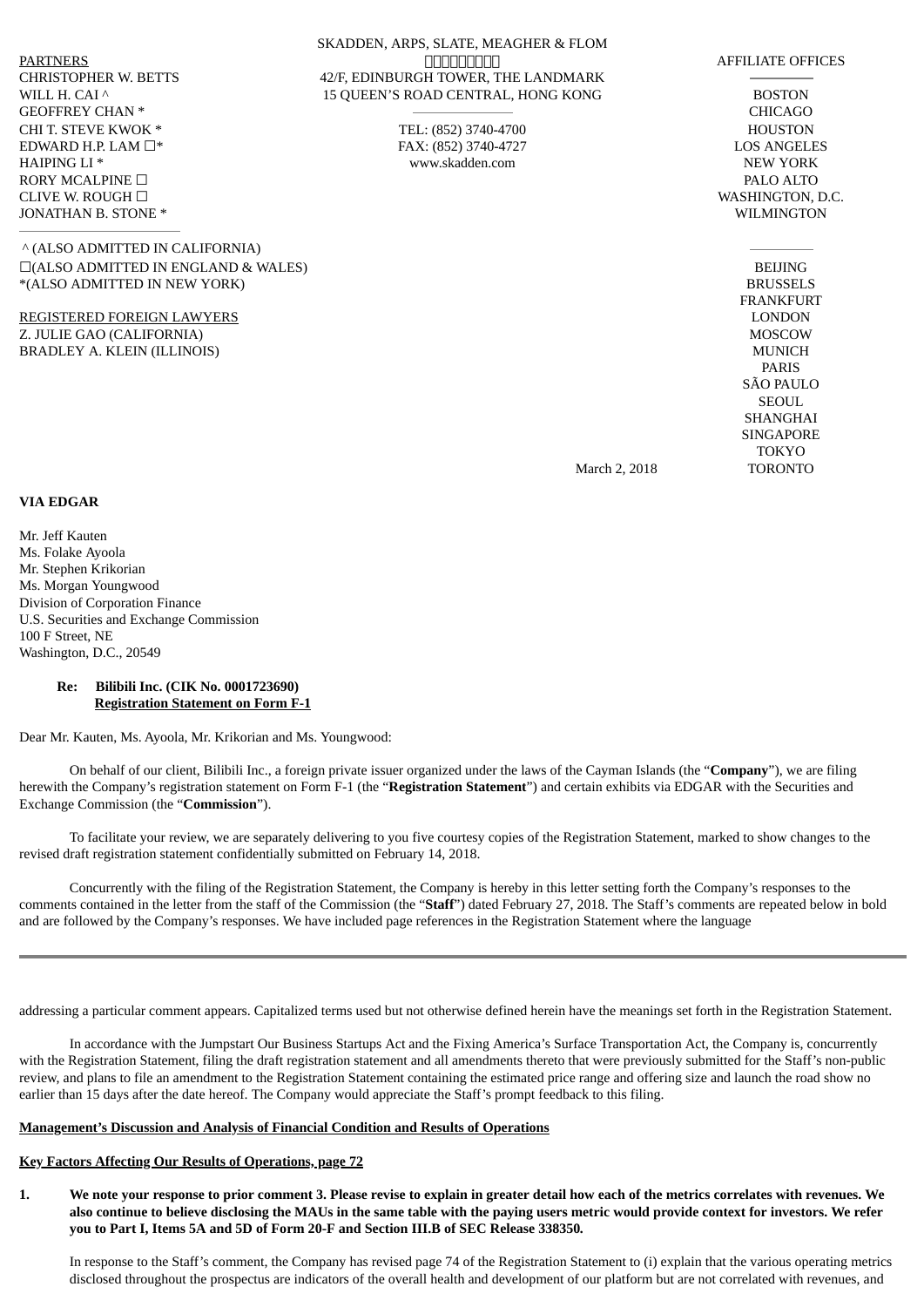(ii) include the average MAUs in the same table with the paying users metric to provide context for investors.

2. Please revise to clarify the types of active users included in your MAU metric and disclose whether your games are generally free to play. Tell us your consideration of disclosing your average MAUs and average monthly paying users on the same basis. In this respect, we note that you currently disclose your average MAUs in millions and average monthly paying users in thousands. Disclosing these metrics on the **same basis would help provide context for investors***.*

In response to the Staff's comment, the Company has revised pages 72 and 73 of the Registration Statement to (i) clarify the types of active users in the MAU metric and the monetization model of the Company's mobile games business, and (ii) present the average MAUs in thousands.

### 3. Please revise to explain why your average monthly paying users and average monthly paying users for mobile games decreased during the **quarter ended December 31, 2017.**

In response to the Staff's comment, the Company has made the referenced disclosure on page 73 of the Registration Statement.

### **Results of Operations, page 78**

4. We note your response to prior comment 5. Please revise to discuss the increase in mobile game revenues attributable to both new and existing paying players as well as the increase in revenues attributable to both new and existing mobile game offerings. This appears to be important information necessary to understanding your operating results considering your disclosures indicate that one of your primary challenges is to launch new games and release upgrades to attract new players and retain existing players. This also appears to be important disclosure considering the concentration risk and variability of your individual mobile game revenue contributions for each period presented. We refer you to Part I, Items 5A and 5D of Form 20-F and Section III.B of SEC Release 33-8350.

In response to the Staff's comment, the Company has revised pages 79 and 81 of the Registration Statement to disclose the increase in revenues attributable to both new and existing mobile game offerings. With respect to the increase in mobile game revenues attributable to both new and existing paying players, the Company respectfully advises the Staff that there is no consistent standard whereby the Company can distinguish new paying players from existing paying players through which the Company can measure and track the revenue contribution by each group. For example, an existing paying player may switch to a different game and discontinue his or her paying behavior in the last game, or an existing paying player may temporarily leave a game in one period and return in a subsequent period. In each scenario, it is unclear whether such paying player should be categorized as an existing paying player or a new paying player. Additionally, it is also impracticable for the Company to measure such contribution by each group on an overall basis as the Company operated a total of 72 mobile games as of December 31, 2017 and plans to launch a large number of new mobile games in the near future. To the Company's knowledge, other public reporting companies generating revenues from a large number of mobile games do not discuss revenue contribution based on new/existing paying players. The Company believes these other companies are also unable to do so for the same reasons stated above.

3

#### **Note 3. Concentrations and Risks**

### **d) Mobile games, page F-37**

5. We note your response to prior comment 11. Please revise to disclose the revenue attributable to each individual game title that contributes to more than 10% of your total mobile game revenues for each period presented. In this respect, it is unclear why you do not believe the concentration makes you vulnerable to the risk of a near-term serve impact considering that only two or three games represent the majority **of your total mobile game revenues for each period presented. We refer you to ASC 275-10-50.**

In response to the Staff's comment, the Company has revised page F-39 of the Registration Statement to present revenue attributable to each individual game title that contributes to more than 10% of the Company's total mobile game revenues for each period presented.

> *\* \* \** 4

If you have any questions regarding the Registration Statement, please contact the undersigned by phone at +852-3740-4863 or via e-mail at julie.gao@skadden.com or Geoffrey Wang, the audit engagement partner at PricewaterhouseCoopers Zhong Tian LLP, by telephone at +86 10-6533-2928 or via email at geoffrey.wang@cn.pwc.com. PricewaterhouseCoopers Zhong Tian LLP is the independent registered public accounting firm of the Company.

Very truly yours,

/s/ Z. Julie Gao

Z. Julie Gao